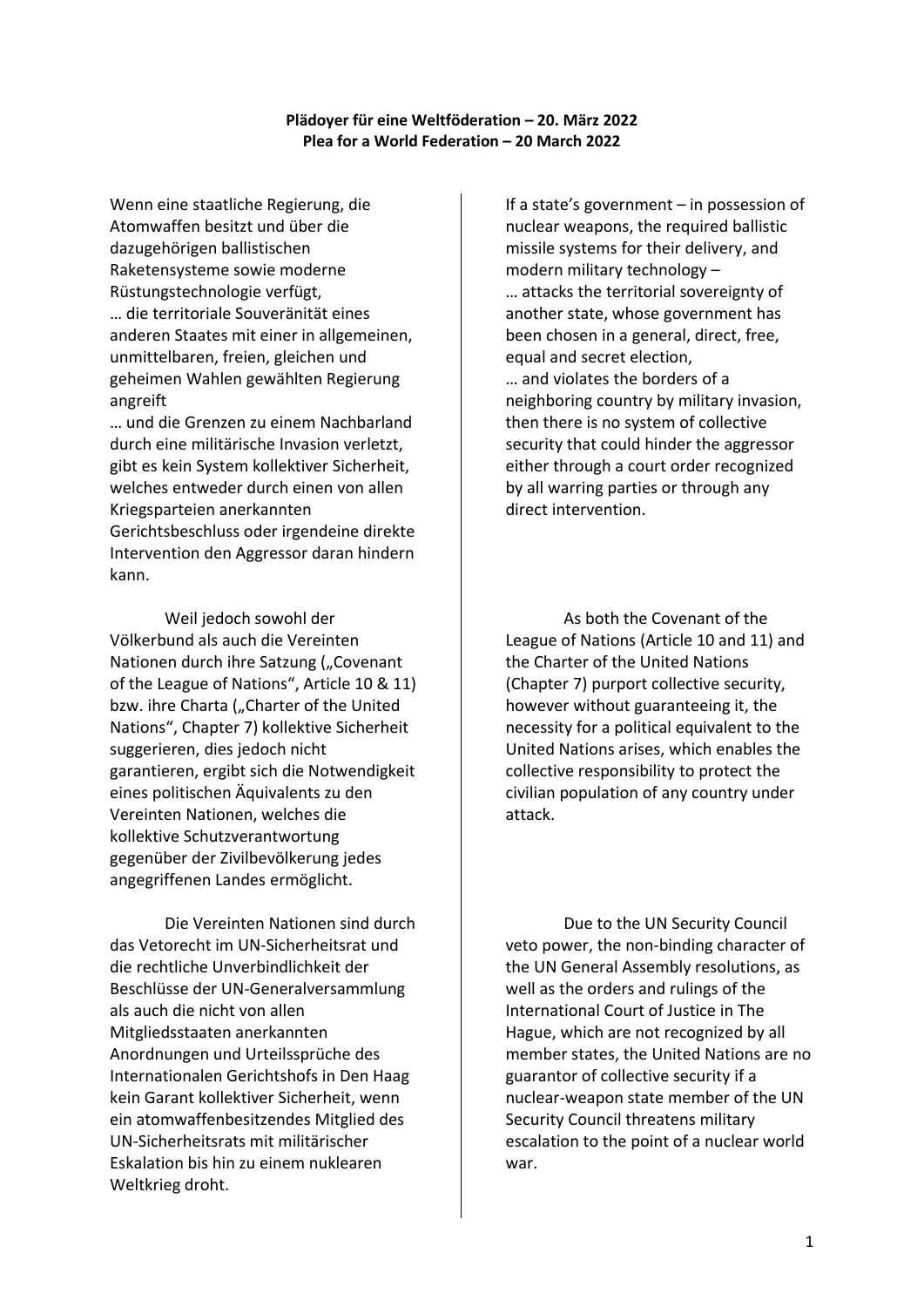Der Internationale Strafgerichtshof dient zwar zur Dokumentation und Rechtsverfolgung von Kriegsverbrechen, Verbrechen gegen die Menschlichkeit, Verbrechen gegen den Frieden ("crimes of aggression") sowie Völkermord ("genocide"), welche die Anklage und Verurteilung von Verbrechen ermöglicht, ist jedoch nicht das Instrument, um diese Verbrechen durch Anordnung oder Urteilssprüche zu verhindern. Daraus ergibt sich die Notwendigkeit eines rechtlichen Äquivalents sowohl zum Internationalen Strafgerichtshof als auch zum Internationalen Gerichtshof, einer supranational von allen Mitgliedsstaaten anerkannten Rechtsautorität.

Diese Alternative soll die Weltföderation liberaler und sozialer Demokratien sein, welche jede Autokratie, Diktatur und Oligarchie ausschließt und nationales Militär ersetzt durch supranationale Konfliktschlichtung und Rechtsprechung, welche kritische Öffentlichkeit und Medienvielfalt auf dem grundlegenden Prinzip des Pluralismus garantiert und jede Kriegsvorbereitung verhindert, welche einen jederzeit gültigen Weltbürgerpass für alle einführt, der den Status des Flüchtlings obsolet macht. Diese Weltföderation konstituiert sich auf der Basis der Allgemeinen Erklärung der Menschenrechte, welche für jeden einzelnen Weltbürger rechtswirksam bleibt, um seine Menschenwürde, sein Recht auf Leben und körperliche Unversehrtheit zu garantieren.

While the International Criminal Court documents and investigates war crimes, crimes against humanity, crimes of aggression and crimes of genocide, which facilitates the prosecution and conviction of criminals, it is not the instrument to prevent these crimes through orders and rulings. From this arises the necessity for a judicial equivalent to the International Criminal Court and to the International Court of Justice: a supranational legal authority recognized by all member states.

Such alternative shall be the world federation of liberal and social democracies, which excludes any autocracy, dictatorship, and oligarchy. This world federation shall replace national militaries with supranational conflict mediation and jurisdiction, shall guarantee critical public debate and media diversity on the basic principle of pluralism, and shall prevent any preparation for war. The introduction of an always valid world citizen passport for everyone will make obsolete the refugee status. Such a world federation shall be constituted on the basis of the Universal Declaration of Human Rights, which will remain legally binding for each and every world citizen to guarantee their human dignity, right to life and physical inviolability.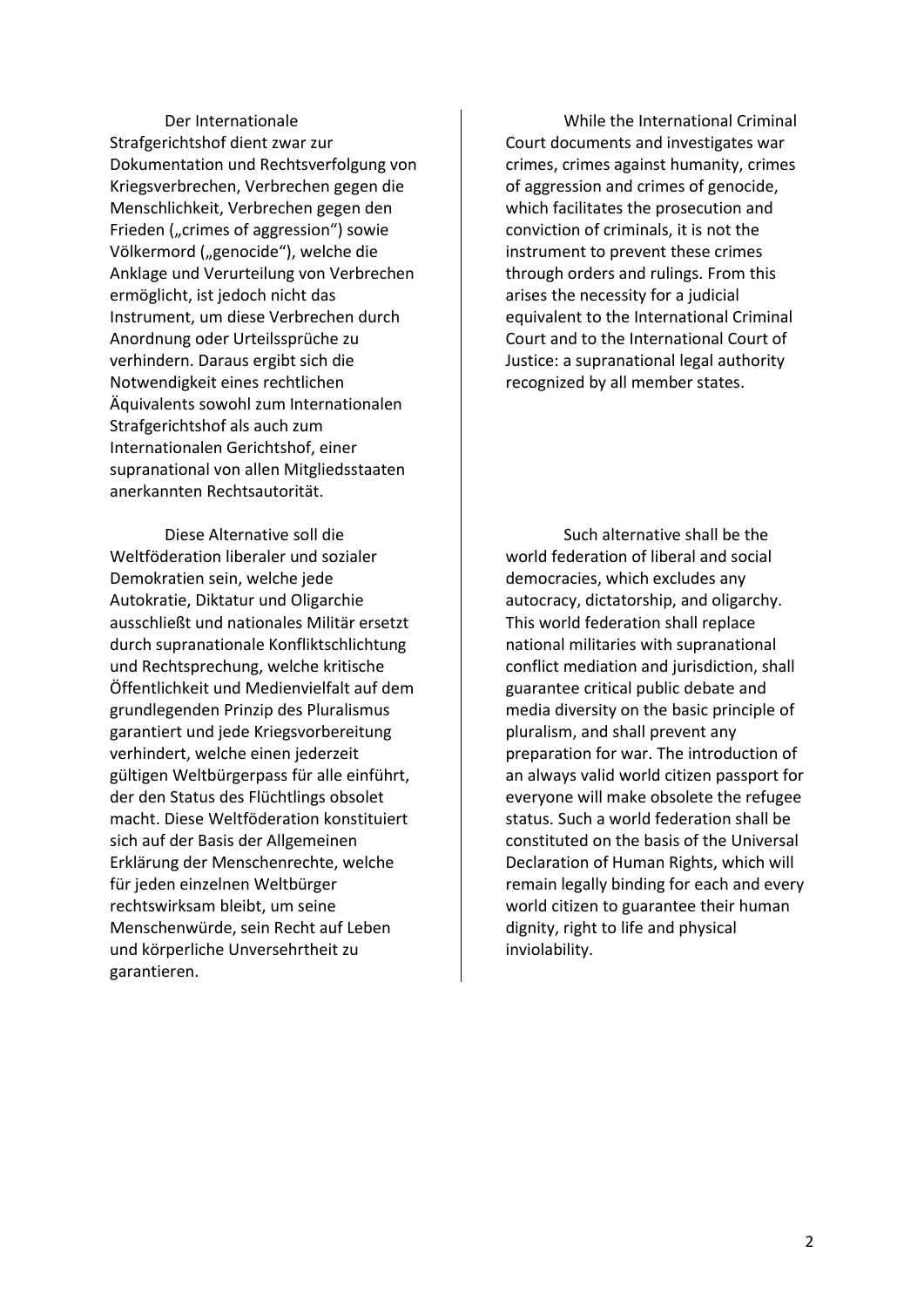# **United Nations Charter: Preamble**

"WE THE PEOPLES OF THE UNITED NATIONS DETERMINED

to save succeeding generations from the scourge of war, which twice in our lifetime has brought untold sorrow to mankind, and

to reaffirm faith in fundamental human rights, in the dignity and worth of the human person, in the equal rights of men and women and of nations large and small, and

to establish conditions under which justice and respect for the obligations arising from treaties and other sources of international law can be maintained, and

to promote social progress and better standards of life in larger freedom …"

<https://www.un.org/en/about-us/un-charter/preamble>

#### **UNESCO**

Constitution of the United Nations Educational, Scientific and Cultural Organization Adopted in London on 16 November 1945 and amended by the General Conference at its 2nd, 3rd, 4th, 5th, 6th, 7th, 8th, 9th, 10th, 12th, 15th, 17th, 19th, 20th, 21st, 24th, 25th, 26th, 27th, 28th, 29th and 31st sessions.

"That since wars begin in the minds of men, it is in the minds of men that the defences of peace must be constructed;

That ignorance of each other's ways and lives has been a common cause, throughout the history of mankind, of that suspicion and mistrust between the peoples of the world through which their differences have all too often broken into war;

That the great and terrible war which has now ended was a war made possible by the denial of the democratic principles of the dignity, equality and mutual respect of men, and by the propagation, in their place, through ignorance and prejudice, of the doctrine of the inequality of men and races; That the wide diffusion of culture, and the education of humanity for justice and liberty and peace are indispensable to the dignity of man and constitute a sacred duty which all the nations must fulfil in a spirit of mutual assistance and concern;

That a peace based exclusively upon the political and economic arrangements of governments would not be a peace which could secure the unanimous, lasting and sincere support of the peoples of the world, and that the peace must therefore be founded, if it is not to fail, upon the intellectual and moral solidarity of mankind."

<http://www.un-documents.net/unesco-c.htm>

#### **UNHCR**

"The 1951 Refugee Convention and its 1967 Protocol are the key legal documents that form the basis of our work. With 149 State parties to either or both, they define the term 'refugee' and outlines the rights of refugees, as well as the legal obligations of States to protect them." <https://www.unhcr.org/1951-refugee-convention.html>

#### **International Criminal Court**

ELEMENTS OF CRIMES

Article 6: Genocide - Article 7: Crimes against humanity - Article 8: War crimes - Article 9: Crime of aggression

<https://www.icc-cpi.int/sites/default/files/Publications/Elements-of-Crimes.pdf> [https://asp.icc-cpi.int/sites/asp/files/asp\\_docs/Publications/Compendium/ElementsOfCrime-](https://asp.icc-cpi.int/sites/asp/files/asp_docs/Publications/Compendium/ElementsOfCrime-ENG.pdf)[ENG.pdf](https://asp.icc-cpi.int/sites/asp/files/asp_docs/Publications/Compendium/ElementsOfCrime-ENG.pdf)

#### **Nuremberg Principles**

"In 1947, under UN General Assembly Resolution 177 (II), paragraph (a), the International Law Commission was directed to "formulate the principles of international law recognized in the Charter of the Nuremberg Tribunal and in the judgment of the Tribunal." In the course of the consideration of this subject, the question arose as to whether or not the Commission should ascertain to what extent the principles contained in the Charter and judgment constituted principles of international law. The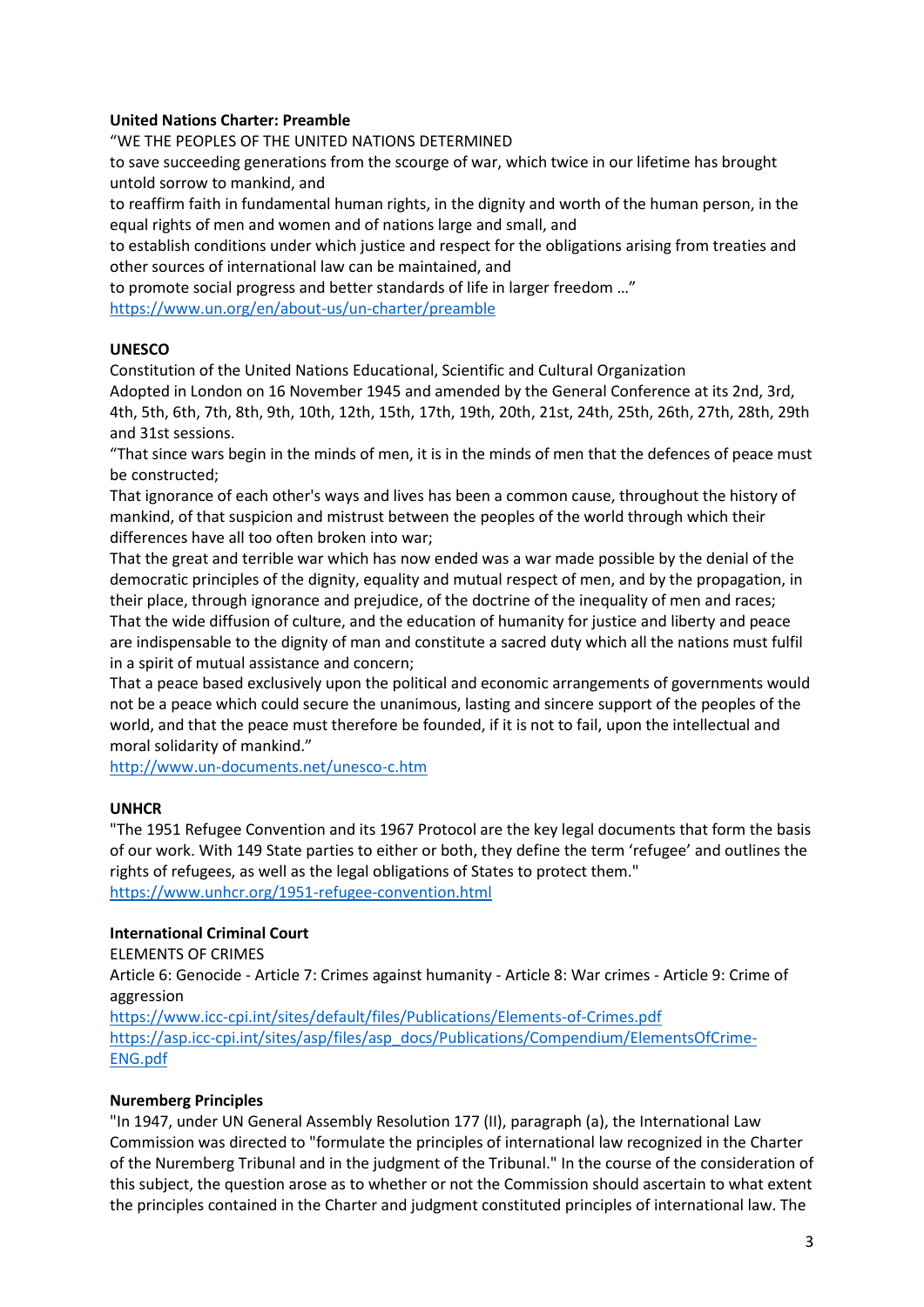conclusion was that since the Nuremberg Principles had been affirmed by the General Assembly, the task entrusted to the Commission was not to express any appreciation of these principles as principles of international law but merely to formulate them. The text above was adopted by the Commission at its second session. The Report of the Commission also contains commentaries on the principles (see Yearbook of the International Law Commission, 1950, Vol. II, pp. 374–378)." Official United Nations Documents:

[https://legal.un.org/ilc/texts/instruments/english/draft\\_articles/7\\_1\\_1950.pdf](https://legal.un.org/ilc/texts/instruments/english/draft_articles/7_1_1950.pdf) [https://legal.un.org/ilc/documentation/english/a\\_cn4\\_l2.pdf](https://legal.un.org/ilc/documentation/english/a_cn4_l2.pdf)

### **Responsibility to Protect**

"The Responsibility to Protect is a political commitment unanimously adopted by all members of the United Nations General Assembly at the 2005 World Summit and articulated in paragraphs 138–139 of the 2005 World Summit Outcome Document:

138. Each individual State has the responsibility to protect its populations from genocide, war crimes, ethnic cleansing and crimes against humanity. This responsibility entails the prevention of such crimes, including their incitement, through appropriate and necessary means. We accept that responsibility and will act in accordance with it. The international community should, as appropriate, encourage and help States to exercise this responsibility and support the United Nations in establishing an early warning capability.

139. The international community, through the United Nations, also has the responsibility to use appropriate diplomatic, humanitarian and other peaceful means, in accordance with Chapters VI and VIII of the Charter, to help protect populations from genocide, war crimes, ethnic cleansing and crimes against humanity. In this context, we are prepared to take collective action, in a timely and decisive manner, through the Security Council, in accordance with the Charter, including Chapter VII, on a case-by-case basis and in cooperation with relevant regional organizations as appropriate, should peaceful means be inadequate and national authorities manifestly fail to protect their populations from genocide, war crimes, ethnic cleansing and crimes against humanity. We stress the need for the General Assembly to continue consideration of the responsibility to protect populations from genocide, war crimes, ethnic cleansing and crimes against humanity and its implications, bearing in mind the principles of the Charter and international law. We also intend to commit ourselves, as necessary and appropriate, to helping States build capacity to protect their populations from genocide, war crimes, ethnic cleansing and crimes against humanity and to assisting those which are under stress before crises and conflicts break out.

140. We fully support the mission of the Special Advisor of the Secretary-General on the Prevention of Genocide."

--- Official United Nations Information:

<https://www.un.org/en/genocideprevention/about-responsibility-to-protect.shtml>

#### **Universal Declaration of Human Rights**

The Universal Declaration of Human Rights (UDHR) is a milestone document in the history of human rights. Drafted by representatives with different legal and cultural backgrounds from all regions of the world, the Declaration was proclaimed by the United Nations General Assembly in Paris on 10 December 1948 (General Assembly resolution 217 A) as a common standard of achievements for all peoples and all nations. It sets out, for the first time, fundamental human rights to be universally protected and it has been translated into over 500 languages. The UDHR is widely recognized as having inspired, and paved the way for, the adoption of more than seventy human rights treaties, applied today on a permanent basis at global and regional levels (all containing references to it in their preambles).

<https://www.un.org/en/about-us/universal-declaration-of-human-rights>